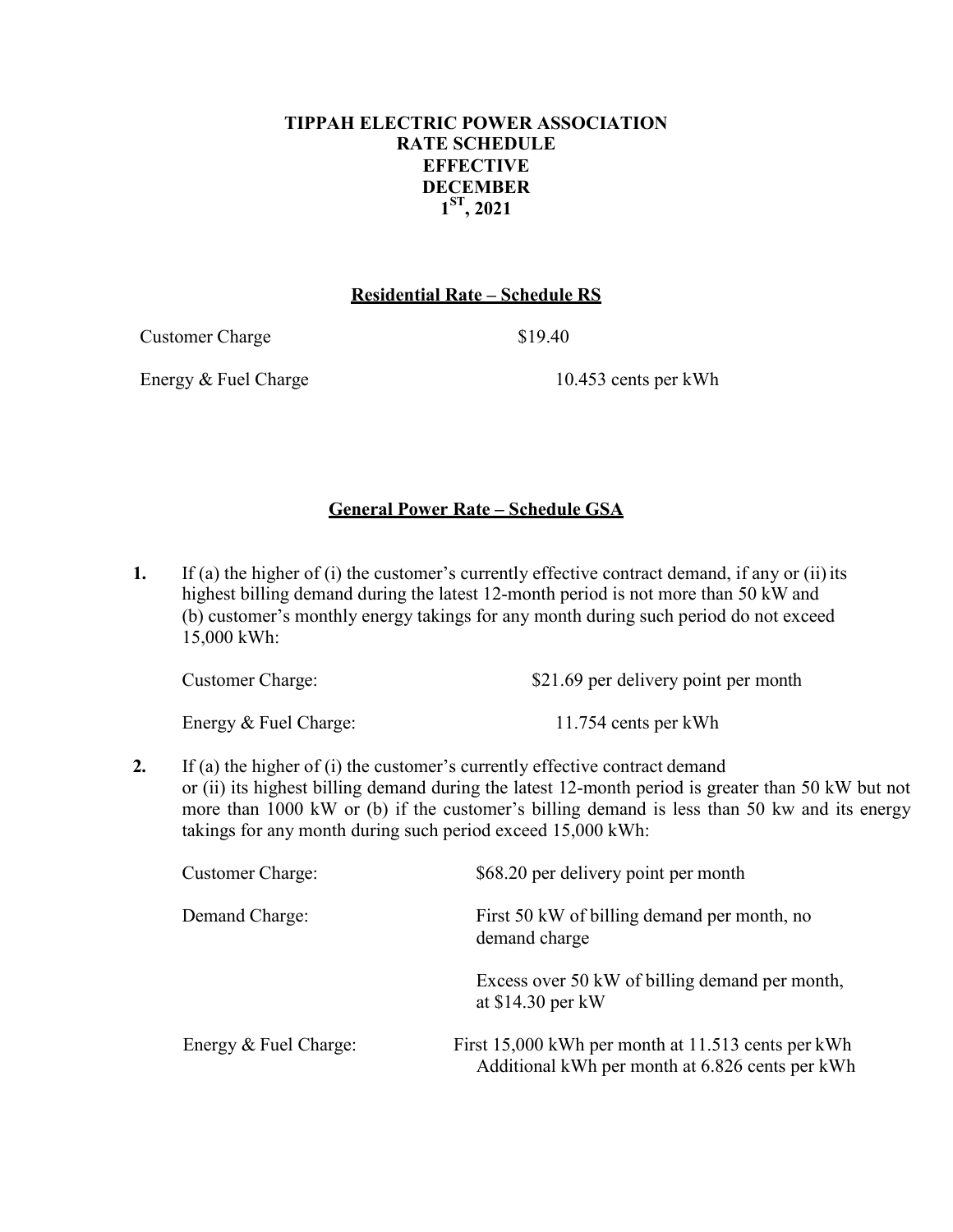**3.** If the higher of (a) the customer's currently effective contract demand or (b) its highest billing demand during the latest 12-month period is greater than 1000 kW:

| <b>Customer Charge:</b> | \$384.07 per delivery point per month                                 |
|-------------------------|-----------------------------------------------------------------------|
| Demand Charge:          | First 1000 kW of billing demand per month, at<br>\$13.32 per kW       |
|                         | Excess over 1000 kW of billing demand per month,<br>At \$13.32 per kW |
| Energy & Fuel Charge:   | 7.380 cents per kWh                                                   |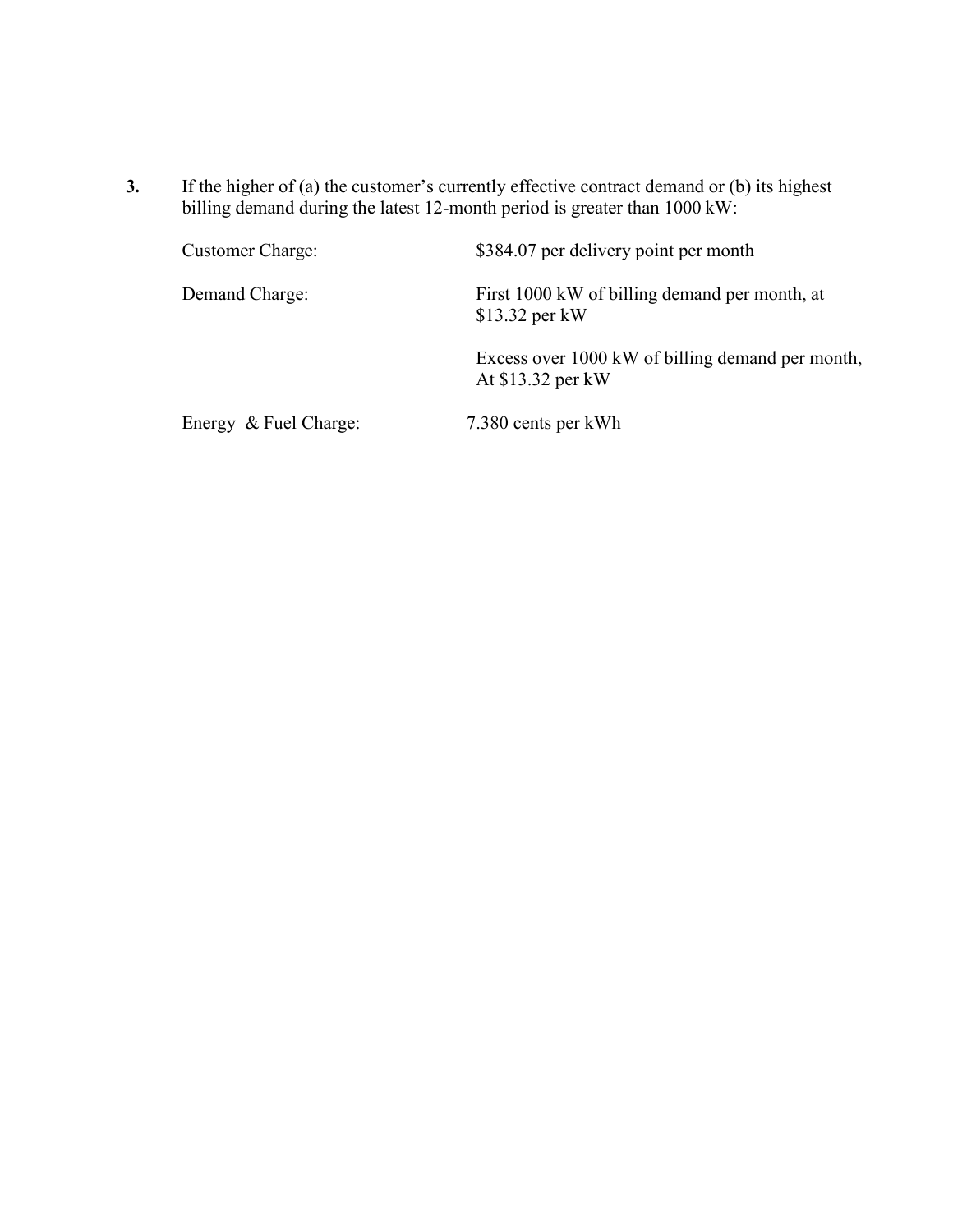#### **OUTDOOR LIGHTING RATE SCHEDULE LS PART B CHARGES FOR OUTDOOR LIGHTING FOR INDIVIDUAL CUSTOMERS**

| <b>Mercury Vapor</b><br><b>Energy &amp; Fuel Charge</b><br><b>Facilities Charge:</b> | 175 Watts<br>7.090 cents per rated kWh per month (77) | \$5.46<br>\$4.77<br>\$10.23          |
|--------------------------------------------------------------------------------------|-------------------------------------------------------|--------------------------------------|
| <b>Mercury Vapor</b>                                                                 | 400 Watts                                             |                                      |
| <b>Energy &amp; Fuel Charge</b><br><b>Facilities Charge</b>                          | 7.090 cents per rated kWh per month (174)             | \$12.34<br>\$8.95<br>\$21.29         |
| <b>High Pressure Sodium</b>                                                          | 100 Watts                                             |                                      |
| <b>Energy &amp; Fuel Charge</b><br><b>Facilities Charge</b>                          | 7.090 cents per rated kWh per month (45)              | \$3.19<br>\$8.52<br>\$11.71          |
| <b>Metal Halide Cobrahead</b>                                                        | 400 Watts                                             |                                      |
| <b>Energy &amp; Fuel Charge</b><br><b>Facilities Charge</b>                          | 7.090 cents per rated kWh per month (165)             | \$11.70<br><b>\$10.08</b><br>\$21.78 |
| <b>Metal Halide Floodlight</b>                                                       | 400 Watts                                             |                                      |
| <b>Energy &amp; Fuel Charge</b><br><b>Facilities Charge</b>                          | 7.090 cents per rated kWh per month (165)             | \$11.70<br><u>\$9.76</u><br>\$21.46  |
| <b>HPS Cobrahead</b>                                                                 | 400 Watts                                             |                                      |
| <b>Energy &amp; Fuel Charge</b><br><b>Facilities Charge</b>                          | 7.090 cents per rated KWh per month (171)             | \$12.12<br>\$11.63<br>\$23.75        |
| <b>Metal Halide Cobrahead 1000 Watts</b>                                             |                                                       |                                      |
| <b>Energy &amp; Fuel Charge</b><br><b>Facilities Charge</b>                          | 7.090 cents per rated kWh per month (394)             | \$27.93<br>\$17.62<br>\$45.55        |